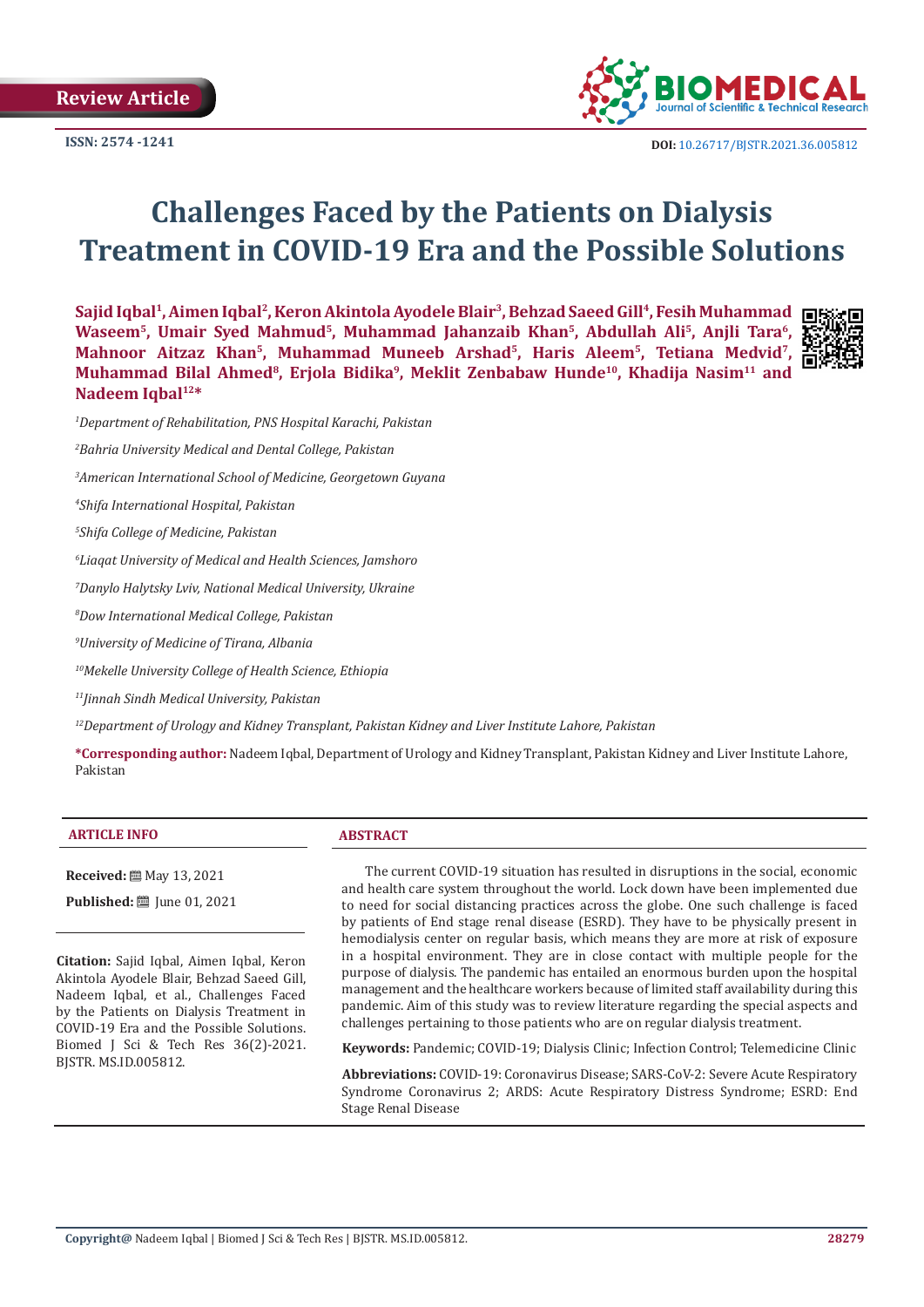# **Introduction**

Coronavirus disease (COVID-19), assignable to severe acute respiratory syndrome coronavirus 2 (SARS-CoV-2), that emanated from Wuhan City in 2019. Since then, it has incited a pandemic. Most cases present with mild symptoms including fever, sore throat, cough, fatigue, myalgia, diarrhea, nausea, loss sense of smell, and abdominal pain [1-3]. Having said that, it is also a fact that in few cases, patients might manifest with severe presentation of pneumonia, respiratory failure caused by acute respiratory distress syndrome (ARDS), other multi-organ failure such as myocarditis, advanced renal failure, and even death in catastrophic cases [4-8]. COVID-19 has shown an enormous potential to spread like a fire, with resultant morbidity and mortality on a global scale. Lock down have been implemented due to need for social distancing practices throughout the world. This has been demanding when it comes to providing healthcare services [3-6]. One such challenge is faced by patients of End stage renal disease (ESRD). They have to be physically present in hemodialysis center on regular basis, which means they are more at risk of exposure in a hospital environment [4-7].

They are in close contact with multiple people from the time they depart from their homes till the time they reach back, including drivers, and once inside the center, with nurses, technicians, nephrologists, and other patients for about 4-5 hours. Additionally, such patients are having multiple comorbid conditions, endangering them further to contract the infection [4-10]. The pandemic has entailed an enormous burden upon the hospital management and the healthcare workers because of limited staff availability during this pandemic [11-14]. Owing to scarcity of knowledge of the SARS-CoV-2 natural history, problem of the asymptomatic carriers, international travelers, paucity of optimum treatment, risks of reinfection, and overstretched global health systems have resulted in huge challenge to tackle it and curb it effectually. The net outcomes are inferior in elder patients, patients who have comorbidities and especially male gender. Aim of this study was to review literature regarding the special aspects and challenges pertaining to those patients who are on regular dialysis treatment.

## **Methods**

We did search on PubMed, Medline database publications using: COVID-19, Dialysis clinic, infection control, and telemedicine clinic. The publications included were special communications, reviews, conferences papers, books and research studies regarding the subject matter over last one year.

## **Discussion**

People with advanced CKD constitute an important vulnerable group in this regard, as they've to undergo multiple dialysis interventions in advanced healthcare settings (they usually visit dialysis clinics two to three times a week for an average of four hours

at a time, exposing themselves to other patients and, potentially, the virus). As the risk of virus transmission itself, is increased by multiple visits to the hospitals, exposure to doctors, and the presence of other patients; so multiple ways to limit this interaction have been suggested and implemented. One such strategy is a delay in initiation of renal replacement treatment if practicable (wait for the COVID-19 swab results before commencement of dialysis). This will avoid the stress of concerns regarding the safety of staff and resultant conservation of PPE stock- which has had a strained supply during the pandemic [6-10]. Usage of loop diuretics and potassium binders can help in delaying the necessity for RRT commencement. Some other intelligent measures can be taken such as placing the dialysis machines outside the patient's roomwhile giving a safe and secure passage through doors and windows for the bloodlines in a negative pressure room.

Machines and patients can be separated from each other by creating temporary and portable wooden or glass walls. In case patients in ICU need dialysis; Multidisciplinary discussions by utilizing a mode of video conferencing can minimize the doctors and staff traffic to the patient's room. However, despite taking all these safety measures to protect staff and doctors-never ever compromise the safety of patients [8-13]. Other measures include home-based Dialysis, assisted home dialysis, flexibility empowerment, and home biochemical controls are the few modalities that are accepted as an alternative to hospital-based dialysis. Despite the logistic benefits, all of these modalities require extensive practice and care towards patients before they can become self-sufficient to administer dialysis at home. It requires multiple hand-on workshops with patients directly to make them adept and answer all the queries. Furthermore, telemedicine can be used to treat these patients remotely that is cost-effective, but this transition requires digital advancement and extensive training for healthcare workers along with the patients so that they can master the skills properly [9-15].

In developing countries particularly, patients are reluctant to use these techniques as they've got very limited knowledge and resources, unable to meet the exact demands of the process. Technology is not available everywhere in these countries so, telemedicine and the goals it promises cannot be achieved in remote areas [10-16]. In a study regarding the initial impact of the COVID-19 pandemic on the dialysis patients in Renmin Hospital, Wuhan University, it was found that 37 patients on dialysis (out of 230 patients) contracted COVID-19 while 4/33 staff members caught COVID-19 infection (14th January -17th February 2020). Sadly, six of these patients had to face death owing to the COVID-19 infection [15]. In another study in Italy, in a satellite HD unit, eighteen out of sixty patients were infected with COVID-19 within a short time of just one week. Luckily, no staff member got infected during that period. At another hospital, four patients contracted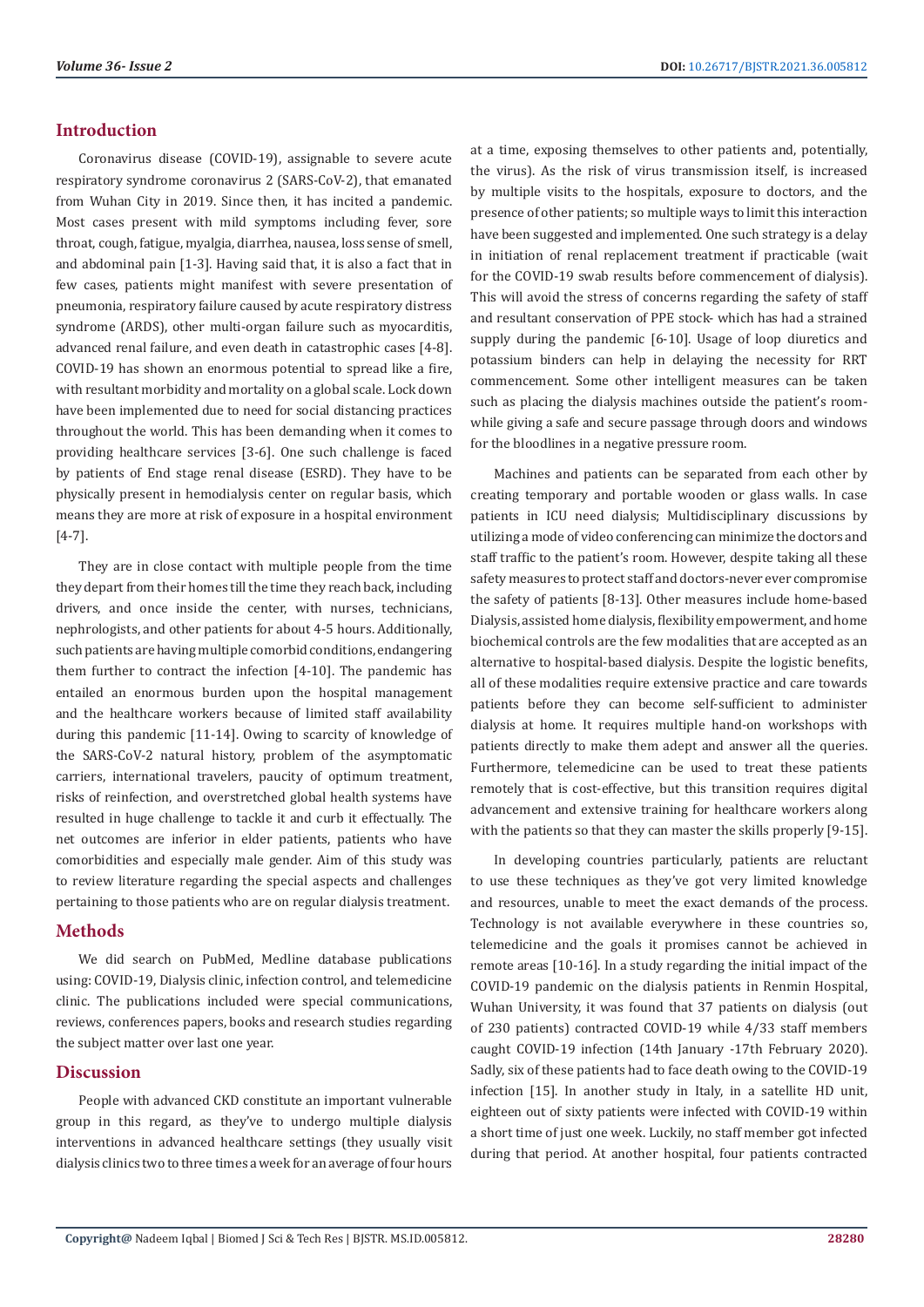COVID out of 170 patients. Luckily, there too, the staff members were not affected [15]. Watnick and the team have formulated measures that they had followed at the outpatient dialysis clinic to curtail the spread of COVID-19 infection in the outpatient dialysis settings in the USA [17].

The role of top management in the hospital is of paramount importance in curtailing the menace of transmission of COVID-19 infection at a dialysis clinic. Management should be in close collaboration with the dialysis unit to safeguard both patients and the working staff members. In charge of the dialysis unit and hospital management should be open to the latest updates and action plans according to evolving guidelines [18]. There should be no visitor policy at the dialysis unit. Patients receiving regular dialysis should be educated regarding the importance of staying at home and social distancing measures. Their family members also need to be educated regarding the pivotal role of hand hygiene, and timely reporting of any suspicious symptoms. Family members should themselves strictly implement the safety norms needed to sop transmission of COVID within and from outside their homes. Personal or private transportation should be the means to reach to the dialysis unit [20]. Staff members should be following strict COVID safety measures such as hand hygiene, timely and safe disposal of medical waste, and most importantly proper use of PPE. Dialysis staff should be actively screened for temperature along with any suspected symptoms before, and after shifts to curtail chances of spread of COVID infection. Moreover, a policy should always be at hand, as to how to cope with the shortage of PPE in times of non-availability [17-21].

Apart from these, the patients who have contracted COVID-19 should have a separately assigned dialysis shift ideally. Furthermore, symptomatic patients should be treated at a separate row of dialysis machines [19-22]. The dialysis center must have a designated waiting area with signs posted on the importance of hand hygiene and respiratory hygiene [19-22]. In charge of dialysis center should ensure availability of alcohol-based hand wash, tissues, regular cleaning of chairs after each patient leave the waiting area, and regular and safe cleaning of trash cans [21-24]. It is important to continue health services to the patients in dire need of new vascular access placement, hence, arteriovenous fistula or grafts and Peritoneal Dialysis catheters should be carried on as scheduled. Moreover, due to the uncertain situations that may arise at any time, the patients should be briefed regarding simple measures including limiting the quantity of daily fluid and diminished potassium intake [20-25]. Additionally, they should have potassium-binding agents with them in case of missed dialysis. Lastly, those who are having a home dialysis facility should be encouraged to keep arranged extra dialysis supplies at home to cope with the shortage of supplies chain in lockdowns. In a nutshell, social distancing, strict hygienic measures, and proper patient and family members education is the

key to cope with challenges faced by dialysis patients in COVID era [23-30].

# **Conclusion**

COVID-19 is has put the whole world in a challenging situation. It has affected all types of health care facilities globally. There is a great deal of risk of exposure of dialysis patients while they receive renal replacement therapy in hospital settings. Strict hygienic measures along with judicious patient scheduling are needed. The division of duties among staff should be flexible to avoid unnecessary stress on part of staff members and management to keep the smooth continuity of dialysis services.

#### **References**

- 1. [Fu D, Yang B, Xu J, Mao Z, Zhou C, et al. \(2020\) COVID-19 Infection in a](https://pubmed.ncbi.nlm.nih.gov/32222703/) [Patient with End-Stage Kidney Disease. Nephron 144\(5\): 245-247.](https://pubmed.ncbi.nlm.nih.gov/32222703/)
- 2. [Zhou F, Yu T, Du R, Fan G, Liu Y, et al. \(2020\) Clinical course and risk](https://pubmed.ncbi.nlm.nih.gov/32171076/) [factors for mortality of adult inpatients with COVID-19 in Wuhan, China:](https://pubmed.ncbi.nlm.nih.gov/32171076/) [a retrospective cohort study. Lancet 395\(10229\): 1054-1062.](https://pubmed.ncbi.nlm.nih.gov/32171076/)
- 3. [Pan XW, Xu D, Zhang H, Zhou W, Wang LH, et al. \(2020\) Identification](https://pubmed.ncbi.nlm.nih.gov/32236644/) [of a potential mechanism of acute kidney injury during the COVID-19](https://pubmed.ncbi.nlm.nih.gov/32236644/) [outbreak: a study based on single-cell transcriptome analysis. Intensive](https://pubmed.ncbi.nlm.nih.gov/32236644/) [Care Med 46\(6\): 1114-1116.](https://pubmed.ncbi.nlm.nih.gov/32236644/)
- 4. [Iqbal N, Mahmud US, Yunus H, Malik M, Shah S, et al. \(2021\) Utility of](https://www.auctoresonline.org/images/currentissue/1615449537Galley_Proof-Utility_of_telemedicine_in_ophthalmology_clinic_during_COVID.pdf) [telemedicine in ophthalmology clinic during COVID-19 era. Biomedical](https://www.auctoresonline.org/images/currentissue/1615449537Galley_Proof-Utility_of_telemedicine_in_ophthalmology_clinic_during_COVID.pdf) [Research and Clinical Reviews 3\(3\): 1-3.](https://www.auctoresonline.org/images/currentissue/1615449537Galley_Proof-Utility_of_telemedicine_in_ophthalmology_clinic_during_COVID.pdf)
- 5. [Adapa S, Aeddula NR, Konala VM, Chenna A, Naramala S, et al. \(2020\)](https://www.ncbi.nlm.nih.gov/pmc/articles/PMC7239583/) [COVID-19 and Renal Failure: Challenges in the Delivery of Renal](https://www.ncbi.nlm.nih.gov/pmc/articles/PMC7239583/) [Replacement Therapy. J Clin Med Res 12\(5\): 276-285.](https://www.ncbi.nlm.nih.gov/pmc/articles/PMC7239583/)
- 6. [Hui DS, E IA, Madani TA, Ntoumi F, Kock R, et al. \(2020\) The continuing](https://pubmed.ncbi.nlm.nih.gov/31953166/) [2019-nCoV epidemic threat of novel coronaviruses to global health - The](https://pubmed.ncbi.nlm.nih.gov/31953166/) [latest 2019 novel coronavirus outbreak in Wuhan, China. Int J Infect Dis](https://pubmed.ncbi.nlm.nih.gov/31953166/) [91: 264-266.](https://pubmed.ncbi.nlm.nih.gov/31953166/)
- 7. [Zhang G, Hu C, Luo L, Fang F, Chen Y, et al. \(2020\) Clinical features and](https://pubmed.ncbi.nlm.nih.gov/32311650/) [short-term outcomes of 221 patients with COVID-19 in Wuhan, China. J](https://pubmed.ncbi.nlm.nih.gov/32311650/) [Clin Virol 127: 104364.](https://pubmed.ncbi.nlm.nih.gov/32311650/)
- 8. [Balla M, Merugu GP, Patel M, Koduri NM, Gayam V, et al. \(2020\) COVID-19,](https://www.ncbi.nlm.nih.gov/pmc/articles/PMC7188368/) [modern pandemic: a systematic review from a front-line health care](https://www.ncbi.nlm.nih.gov/pmc/articles/PMC7188368/) [providers' perspective. Journal of Clinical Medicine Research 12\(4\):](https://www.ncbi.nlm.nih.gov/pmc/articles/PMC7188368/) [215-229.](https://www.ncbi.nlm.nih.gov/pmc/articles/PMC7188368/)
- 9. [Ronco C, Navalesi P, Vincent JL \(2020\) Coronavirus epidemic: preparing](https://pubmed.ncbi.nlm.nih.gov/32035509/) [for extracorporeal organ support in intensive care. Lancet Respir Med](https://pubmed.ncbi.nlm.nih.gov/32035509/) [8\(3\): 240-241.](https://pubmed.ncbi.nlm.nih.gov/32035509/)
- 10. Iqbal N, Ali M, Ali T, Iftikhar M J, Kala M S, et al. (2020) Telemedicine in Urology Clinic in COVID Era and the Inherent Challenges in Developing Countries: Review Article. J Biol Today's World 9(11): 001-003.
- 11. [Brunori G, Reboldi G, Aucella F \(2021\) Lessons Learnt during the](https://pubmed.ncbi.nlm.nih.gov/33517338/) [COVID-19 Pandemic: For Patients with End-Stage Renal Disease, We](https://pubmed.ncbi.nlm.nih.gov/33517338/) [Should Prioritize Home-Based Treatment and Telemedicine. Kidney](https://pubmed.ncbi.nlm.nih.gov/33517338/) [Blood Press Res 46\(1\): 11-16.](https://pubmed.ncbi.nlm.nih.gov/33517338/)
- 12. [Wares JR, Lawson B, Shemin D, D'Agata EM \(2016\) Evaluating infection](https://pubmed.ncbi.nlm.nih.gov/27195984/) [prevention strategies in out-patient dialysis units using agent-based](https://pubmed.ncbi.nlm.nih.gov/27195984/) [modeling. PLoS One 11\(5\): e0153820.](https://pubmed.ncbi.nlm.nih.gov/27195984/)
- 13. [Wilkie M, Davies S \(2020\) Peritoneal dialysis in the time of COVID-19.](https://pubmed.ncbi.nlm.nih.gov/32312176/) [Perit Dial Int 40\(4\): 357-358.](https://pubmed.ncbi.nlm.nih.gov/32312176/)
- 14. [Elrashdy F, Redwan EM, Uversky VN \(2020\) Why COVID-19 Transmission](https://www.mdpi.com/2218-273X/10/9/1312) [Is More Efficient and Aggressive Than Viral Transmission in Previous](https://www.mdpi.com/2218-273X/10/9/1312) [Coronavirus Epidemics? Biomolecules 10\(9\): 1312.](https://www.mdpi.com/2218-273X/10/9/1312)